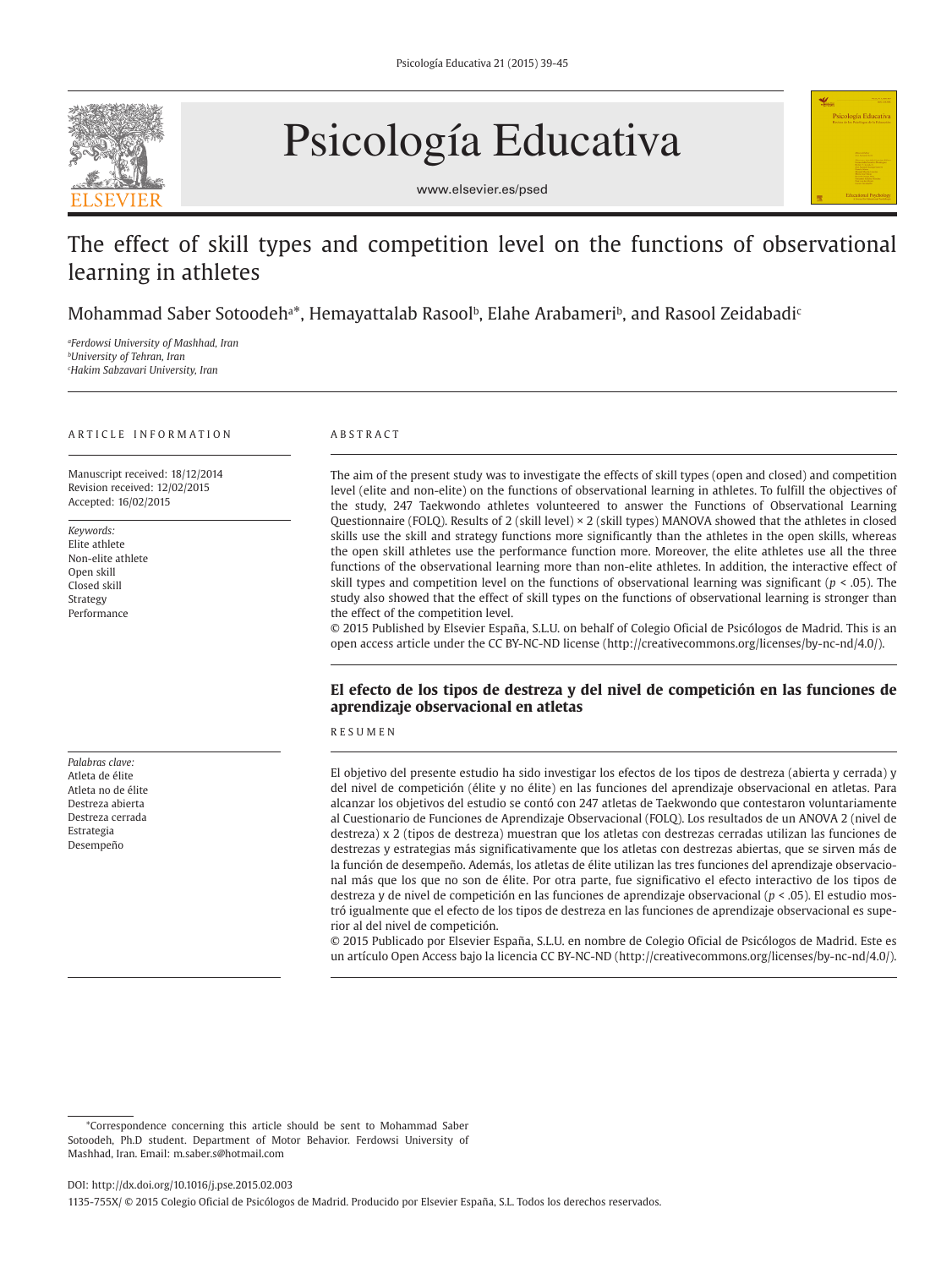Learning a movement skill is often comprised of information transferred from teachers to learners, one of whose most common methods is carried out via observation (Bandura, 1986; McCullagh & Meyer, 1997). In other words, observational learning is a process in which the observers set their motion as a result of a movement which was observed (McCullagh & Davis, 2001). Numerous studies have emphasized the advantages of observational learning (Adams, 1986; Carroll & Bandura, 1985, 1987, 1990; Orlick, 1986). Ashford, Bennett, & Davids (2006), in a meta-analysis, reviewed studies on observational learning and revealed that observational learning is even more effective than body exercise.

One of the aspects of observational learning, which is usually ignored, is the role of task or movement that should be learned. According to Gentile (2000), what happens during the learning process is highly dependent on the task. McCullagh and Davis (2001) suggest the use of movement tasks categorization system, which may be influential on the learning process. Various categories have been defined regarding the movement skills and tasks, some of whose simple forms include the categorization based on the movement requirement of the task (discrete, continuous, and serial) and perception features of the task (open or closed) (Schmidt & Lee, 2011).

Cumming, Clark, Ste-Marie, McCullagh, & Hall (2005) have demonstrated a new approach regarding the observational learning. In their opinion, nowadays one should look at the observational learning from its functions' viewpoints. For this purpose, they designed the Functions of Observational Learning Questionnaire (FOLQ). This questionnaire evaluates three functions of observational learning in athletes, including skill, strategy, and performance. The skill function highlights how athletes acquire the execution pattern of motor skills through observation (e.g., learning how to execute a free-throw in basketball). The strategy function refers to how athletes observe and learn to develop game strategies and motor routines (e.g., gaining an understanding of routines in Poomsae). The performance function identifies how athletes learn to reach optimal arousal and mental states through observation (e.g., learning to focus one's attention on the batter's box in baseball). Skill and strategy functions have a cognitive role and performance function has a motivational function (Cumming et al., 2005). Various researchers have used the FOLQ to examine athletes' general observational learning use, as well as their differences according their gender, sport type, and competitive level (Cumming et al., 2005; Law, 2008; Law & Hall, 2009; Hall et al., 2009; Sunderland, 2008; Wesch, Law, & Hall, 2007). In the following parts, the study will review studies that assessed the effect of competition level and skill types on the functions of observational learning.

#### **Competition Level**

Cumming et al. (2005), in their preliminary study which led to designing the FOLQ, attempted to investigate the effects of competition level on the observational learning functions. In their study, which was performed on 953 athletes (462 male and 483 female, 8 unreported), 338 athletes determined their competitive level as recreational, 161 participants were at the club level, 65 others were at the provincial level, 302 of them were at the varsity level, and 70 individuals determined their competitive level as elite. Cumming and her colleagues did not find any significant differences among the various levels of observational learning functions in the athletes who participated in the study. Wesch et al. (2007) compared 642 athletes (312 recreational and 330 varsities) and concluded that there is a significant difference between the various skill levels. The varsity athletes who had participated in their study used the skill, strategy, and performance functions more than the athletes categorized in the recreational level did. Additionally, Sunderland (2008) studied the functions of observational learning in athletes and concluded that there is a significant difference between expert and novice athletes only in the skill function and the difference between expert and novice athletes in the strategy and performance functions was not significant. Hall et al. (2009), with the aim of analyzing the usage of observational learning and imagery and their relationship with self-efficiency in athletes, showed that there is no significant difference between elite and non-elite athletes in using the functions of observational learning. This inconsistency highlights one of the challenges of employing competitive level as a proxy measure for athletes' skill level or sport expertise. In questionnaire-based studies examining psychological skill use, athletes are typically asked to self-report on their competitive level according to a hierarchy of recreational, provincial/state, varsity, national, or international level, and differences in their psychological skill use are then discussed in terms of these categories, or with combination of categories (e.g., elite vs. non-elite). There may be discrepancies among athletes within a single category according to age and years of sport experience, both of which are typically considered by researchers. More importantly however, there may be significant discrepancies in athletes' actual skill level within a single category (Gregg & Hall, 2006; Law & Hall, 2009).

# **Skill Types**

Cumming et al. (2005) in another part of their research investigated the observational learning functions between the athletes of independent and interactive sports. They observed that there is a significant difference between independent and interactive sports in use of skill function, in such a manner that athletes in independent sports use this function more than that of those in interactive sports. A significant difference was also seen in the performance function, highlighting that athletes in independent sports have used this function more than those in interactive sports. They also noted that the extent of the observed effect is very small and the results of this part of the study should be used and interpreted carefully. In another research by Wesch et al. (2007), the effect of sport types on the functions of observational learning in athletes of individual and team sports was investigated. They concluded that athletes in individual sports use the skill function more than athletes in team sports. This is while athletes in team sports use the strategy and performance functions significantly more than athletes in individual sports. The study of Sunderland (2008), which was on the determination of the difference between athletes in independent and interactive sports, is also indicative of a significant difference between the independent and interactive sports in using the functions of observational learning. According to the results of the study, athletes in independent sports used the skill function more than the athletes in interactive sports. Moreover, athletes in interactive sports used the strategy function more than those in independent sports. There was also no significant differences between the interactive and independent sports in using the performance function. Hall et al. (2009) further compared the observational learning functions between team and individual sports and revealed that the athletes in team sports used the skill function more than the athletes in individual sports.

One possible explanation is based on the individual sports that were examined in the above-mentioned studies. Individual athletes were competing in sports such as golf, tennis, figure skating, and swimming where there usually are a number of athletes practicing at the same time. Thus, there is a considerable opportunity to observe others perform. Moreover, these sports place a great emphasis on the proper form, which is one aspect of performance that can be readily acquired by watching others (Sidaway & Hand, 1993; Wesch et al., 2007; Whiting, Bijlard, & Den Brinker, 1987).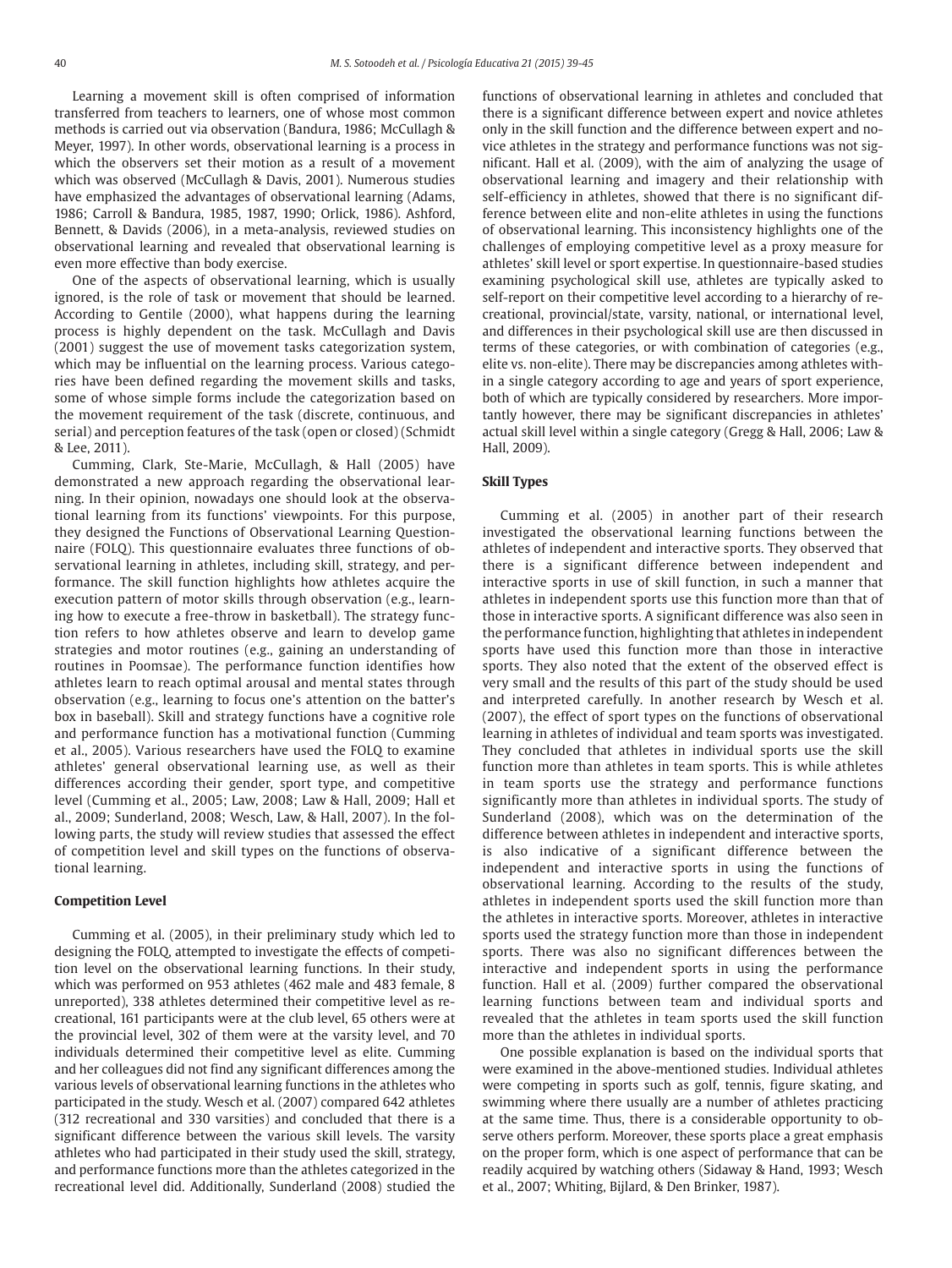#### **Interaction**

Wesch et al. (2007) revealed that the interactive effect of skill types and competition level on the functions of observational learning was not significant.

As seen in the above-mentioned researches, no data has been presented regarding the effect of open/closed skills on the functions of observational learning, while in a number of researches, conducted on studying factors, such as functions of imagery (Arvinen-Barrow, Weigand, Thomas, Hemmings, & Walley, 2007; White & Hardy, 1998), differences between the open and closed skills have been observed. In the current research, Taekwondo athletes in two fields of Kiu-rogi and Poomsae have been studied. The reason for selection of these two fields was that the types of skills that are used in both fields are similar; yet at the same time, the environment for performing the skills is different. In the Kiu-rogi field, the environment is unpredictable and the athlete should perform the techniques considering the conditions of the environment (open skill), whereas in Poomsae the environment is consistent and predictable and the athlete should perform certain forms (closed skill).

In summary, since few studies showed the effects of competition level on the functions of observational learning, the current study aims to extend the existing observational learning literature concerning the difference in using functions of observational learning between elite and non-elite athletes in open and closedskill athletes, because there is no study that has directly compared the observational learning use of athletes in open and closed-skills. By using the FOLQ, the present study intends to directly compare the use of the three functions of observational learning between open and closed skill athletes. Ultimately, in the third step, and considering the fact that in the real conditions a combination of competitive level and skill types generally exist, the interactive effects of competition level and skill types on the functions of observational learning were investigated. It was hypothesized that open and closed skill athletes would use the functions of observational learning to different degrees. Existing literature suggest that elite and successful athletes use more observational learning than less successful and non-elite athletes (Law & Hall, 2009; Sunderland, 2008; Wesch et al., 2007). Thus, the researchers have predicted that the elite athletes would use observational learning significantly more than non-elite athletes and, based on the findings of previous studies, the interactive effect of skill level and skill types are not significant.

# **Method**

#### **Participants**

A sample of 247 Taekwondo athletes was randomly selected from among the participants in Galeb summer camp (Serbia, 2010), athletes who participated in the selection competitions for the national team, and the present athletes in the premier league of Taekwondo in Iran, all in the age range of 13 to 61 (25.6  $\pm$  10.89 years old). Athletes that compete in varsity, national, or international levels were determined as elite and other athletes competing in club or province levels were determined as non-elite. In Iran, there are 2-3 elite athletes in each weight rank. Yet, since only 1 athlete could compete in the national

#### **Table 1**

Distribution of Samples in Different Groups

|        |       | Competition level | Skill type |              |  |  |
|--------|-------|-------------------|------------|--------------|--|--|
|        | Elite | Non-elite         | Open skill | Closed skill |  |  |
| Male   | 72    | 93                | 114        | 51           |  |  |
| Female | 49    | 33                | 55         | 27           |  |  |

team, others compete at varsity level. Therefore, the researchers chose varsity level as elite athletes (see Table1).

#### **Questionnaire**

In this study, the Functions of Observational Learning Questionnaire has been used (Cumming et al., 2005). This questionnaire has 17 questions, which are answered by the athletes themselves and measures three functions of observational learning. The answers given to these questions are in the range of 1-7 (1 = *completely disagree*, 7 = *completely agree*). The three functions of observational learning, which are to be measured via this questionnaire, are: 1) skill, including 6 questions (e.g., "I use OL to understand how to perfectly perform a skill"); 2) strategy, including 5 questions (e.g., "I use OL to develop game plans and routines"); and 3) performance, including 6 questions (e.g., "I use OL to learn how to cope with anxiety"). Cumming et al. (2005) have shown that the FOLQ possesses satisfactory reliability and validity. In the present study, Cronbach's alphas were acceptable for all three subscales: skill = .85, strategy = .89, and performance = .88. In addition to the FOLQ, participants were asked to provide demographic information, including age, gender, sport, and level of competition.

#### **Procedure**

Ethics approval was obtained from the appropriate institutional ethics review board. The researchers or their assistants approached individuals at various Taekwondo clubs or in other areas (national training camp in Iran and Galeb camp in Serbia) that were familiar to the participants (e.g., at work, in the community, etc.), explained the study to them, and gave them the letter of information and questionnaire package. Individuals who consented to participate in the study completed the questionnaire package and then returned it directly to the researcher. Completion of the questionnaires took approximately 10 minutes.

#### **Statistical Method**

After collecting the distributed questionnaires and extracting data from them, the normality of the distribution of variables with a Kolmogorov-Smirnov test was verified, with no significant deviation from normality. Following that, in order to study the effect of skill and competition level on the functions of observational learning, a factor analysis model, 2 (skill type) × 2 (competition level) MANOVA was used. Moreover, for the determination of the precise location of difference between the groups, the Tukey's followup test was used. All the statistical tests were conducted using SPSS software version 19 and at the significant level of *p* = .05.

#### **Results**

The descriptive statistics were calculated for each of the three FOLQ subscales. Means and standard deviations for the entire sample, by competition level (elite/non-elite) and skill-type (open/ closed), are presented in Table 2.

With the purpose of establishing whether competition level and skill-type had an effect on athletes' observational learning use, a within-participants multivariate analysis of variance  $(2 \times 2)$  MANO-VA) was conducted, with competition level (elite/non-elite) and skill-type (open/closed) as the within-participants factors. The three functions of observational learning subscales generated from the FOLQ were the dependent variables.

#### **Skill Types**

The results revealed that a significant multivariate effect was found for skill-type, Wilks' lambda = .835, *F*(3, 232) = 14.91, *p* = .0001,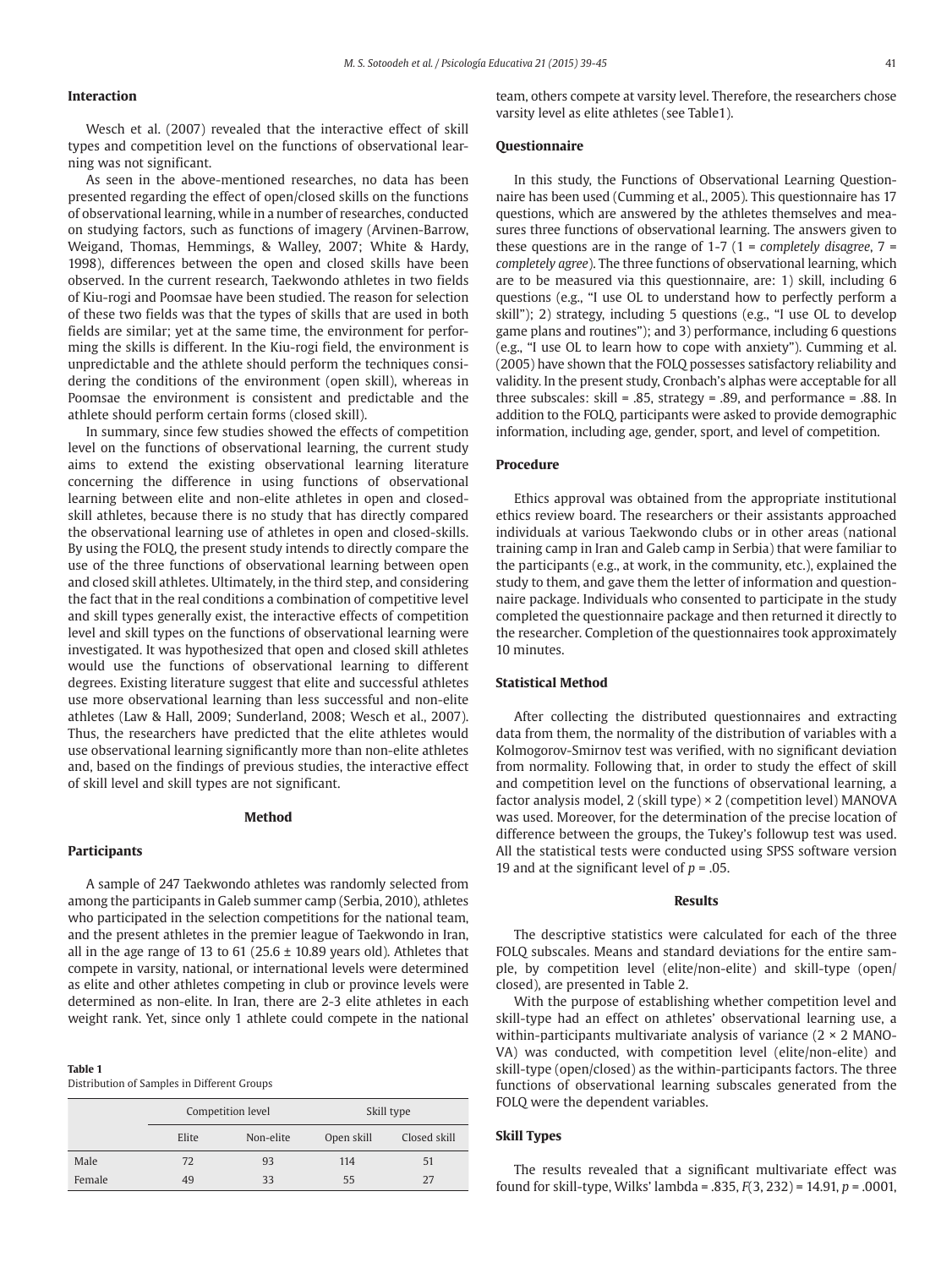## **Table 2**

|  |  |  | Means (SD) for FOLQ Subscales by Competition Level (Elite/Non-elite) and Skill-type (Open/Closed) |  |  |  |  |  |  |  |  |  |  |  |
|--|--|--|---------------------------------------------------------------------------------------------------|--|--|--|--|--|--|--|--|--|--|--|
|--|--|--|---------------------------------------------------------------------------------------------------|--|--|--|--|--|--|--|--|--|--|--|

| Functions   |      | Total     | Skill-type |           |        |           | Competition-level |           |           |           |
|-------------|------|-----------|------------|-----------|--------|-----------|-------------------|-----------|-----------|-----------|
|             |      |           | Open       |           | Closed |           | Elite             |           | Non-elite |           |
|             | M    | <b>SD</b> | M          | <b>SD</b> | M      | <b>SD</b> | M                 | <b>SD</b> | M         | <b>SD</b> |
| Skill       | 5.11 | 1.19      | 4.93       | 1.21      | 5.51   | 1.04      | 5.45              | 1.00      | 4.65      | 1.27      |
| Strategy    | 4.83 | 1.03      | 4.80       | 1.11      | 4.99   | 1.00      | 5.06              | 0.98      | 4.52      | 1.02      |
| Performance | 4.61 | 1.12      | 4.73       | 1.19      | 4.33   | 1.17      | 4.87              | 1.20      | 4.25      | 0.88      |

 $\eta^2$  = .45, with an observed power of 99%. At the univariate level, due to skill-type, significant effects were found for skill function *F*(1, 232)  $= 25.28$ ,  $p = .0001$ ,  $\eta^2 = .28$  with an observed power of 99%; strategy function  $F(1, 232) = 4.466$ ,  $p = .036$ ,  $p^2 = .006$  with an observed power of 55%; and performance function *F*(1, 232) = 4.58, *p* = .033, η2 = .002 with an observed power of 56%. These findings suggest that athletes in closed-skill sports used skill and strategy functions significantly more than athletes in open-skill sports. In addition to that, athletes in open-skill sports used performance function more than those in the closed-skill sports.

#### **Competition Level**

The results revealed that a significant multivariate effect was found for competition-level, Wilks' lambda = .913, *F*(3, 232) = 7.217,  $p = .0001$ ,  $\eta^2 = .014$  with an observed power of 98%. At the univariate level, due to skill-level, significant effects were found for skill function  $F(1, 232) = 19.679$ ,  $p = .0001$ ,  $\eta^2 = .009$  with an observed power of 99%; strategy function *F*(1, 232) = 11.214, *p* = .001, η2 = .002 with an observed power of 91%; and strategy function,  $F(1, 232) = 8.712$ ,  $p = .003$ ,  $\eta^2 = .005$  with an observed power of 83%. These findings suggest that elite athletes used skill strategy and performance functions of observational learning significantly more than non-elite athletes.

#### **Interactions**

The results revealed that a significant multivariate effect was found for skill-type and competition-level, Wilks' lambda = .919, *F*(3, 232) = 6.649,  $p = .0001$ ,  $\eta^2 = .029$  with an observed power of 97%. At the univariate level, due to competition-level, significant effects were found for skill function, *F*(3, 232) = 19.52, *p* = .0001, η2 = .17 with an observed power of 99%; strategy function, *F*(3, 232) = 9.08,  $p = 0.003$ ,  $\eta^2 = 0.021$  with an observed power of 85%; and performance function,  $F(3, 232) = 5.26$ ,  $p = .023$ ,  $\eta^2 = .021$  with an observed power of 62%. This significant interaction was followed by separate competition-level × skill-type representation analyses of variance (ANO-VAs) with on functions of observational learning (Fig 1). This analysis revealed the main effect for functions of observational learning for skill function, *F*(3, 235) = 25.926, *p* = .0001; strategy function, *F*(3, 235) = 9.618, *p* = .0001; and performance function, *F*(3, 235) = 9.845, *p* = .0001. Follow up analysis using Tukey follow up test showed statistically significant differences between groups (Table 3).

## **Discussion**

The aim of the current research was to study the effects of competition level (elite and non-elite) and skill types (open or closed) on the functions of observational learning (skill, strategy and performance). The first step was to evaluate the functions of observational learning in the elite and non-elite athletes. The results obtained are indicative of a difference between elite and non-elite athletes in using the functions of observational learning, in such a way that the

#### **Table 3** Results of Tukey follow up test

| Functions   | Groups         | $\mathbf{1}$ | $\overline{2}$ | 3     | $\overline{4}$ |
|-------------|----------------|--------------|----------------|-------|----------------|
|             |                |              |                |       |                |
| Skill       | $\mathbf{1}$   |              |                |       |                |
|             | $\overline{2}$ | $.0001*$     |                |       |                |
|             | 3              | $.0001*$     | .960           |       |                |
|             | $\overline{4}$ | $.0001*$     | .984           | 1.000 |                |
| Strategy    | $\mathbf{1}$   |              |                |       |                |
|             | $\overline{2}$ | $.0001*$     |                |       |                |
|             | 3              | $.007*$      | .644           |       |                |
|             | $\overline{4}$ | $.019*$      | .467           | .994  |                |
| Performance | $\mathbf{1}$   |              |                |       |                |
|             | $\overline{2}$ | $.0001*$     |                |       |                |
|             | 3              | .199         | $.001*$        |       |                |
|             | $\overline{4}$ | .450         | $.016*$        | .976  |                |

*Note*. 1= non elite-open-skill sports, 2 = elite-open-skill sports, 3 = non elite-closedskill sports, 4 = elite-closed-skill sports. *p* < .05

elite athletes use all three functions of observational learning more than the non-elite athletes. These results are in conformity with the results obtained by Wesch et al. (2007), who reported that varsity athletes use all the three observational learning functions more than recreational athletes, and also with the results of Sunderland et al. (2009), who observed a significant difference between expert and novice athletes in the skill function. On the other hand, the results of our study are not in conformity with the findings of Cumming et al. (2005) and Hall et al. (2009), who reported no significant difference between elite and non-elite athletes in using the functions of observational learning. One of the possible reasons for this inconsistency originates from the available definition of elite and non-elite athlete. In some earlier research, the athletes that were selected as elite were at a lower level compared to the athletes in the current research, because there were few international level athletes and many of them were in national or club level.

According to the results, elite athletes use cognitive functions of observational learning more, since, according to researchers (Cumming et al., 2005; Wesch et al., 2007), skill and strategy functions have a cognitive aspect and the performance function has a motivational aspect. Since the cognitive functions of observational learning are correlated with some psychological factors, such as athletic self-confidence (Hall et al., 2009), this is one of the probable reasons for the supremacy of these athletes and their success to achieve elite level. However, it is suggested that future research look into the relationship between functions of observational learning and other psychological skills. Regarding the performance function, which has a motivational aspect, the elite athletes have also used this function to a much more extent. This fact could originate from the previous experiences of these athletes in using observational learning as a factor for motivational enhancement (Bandura, 1986).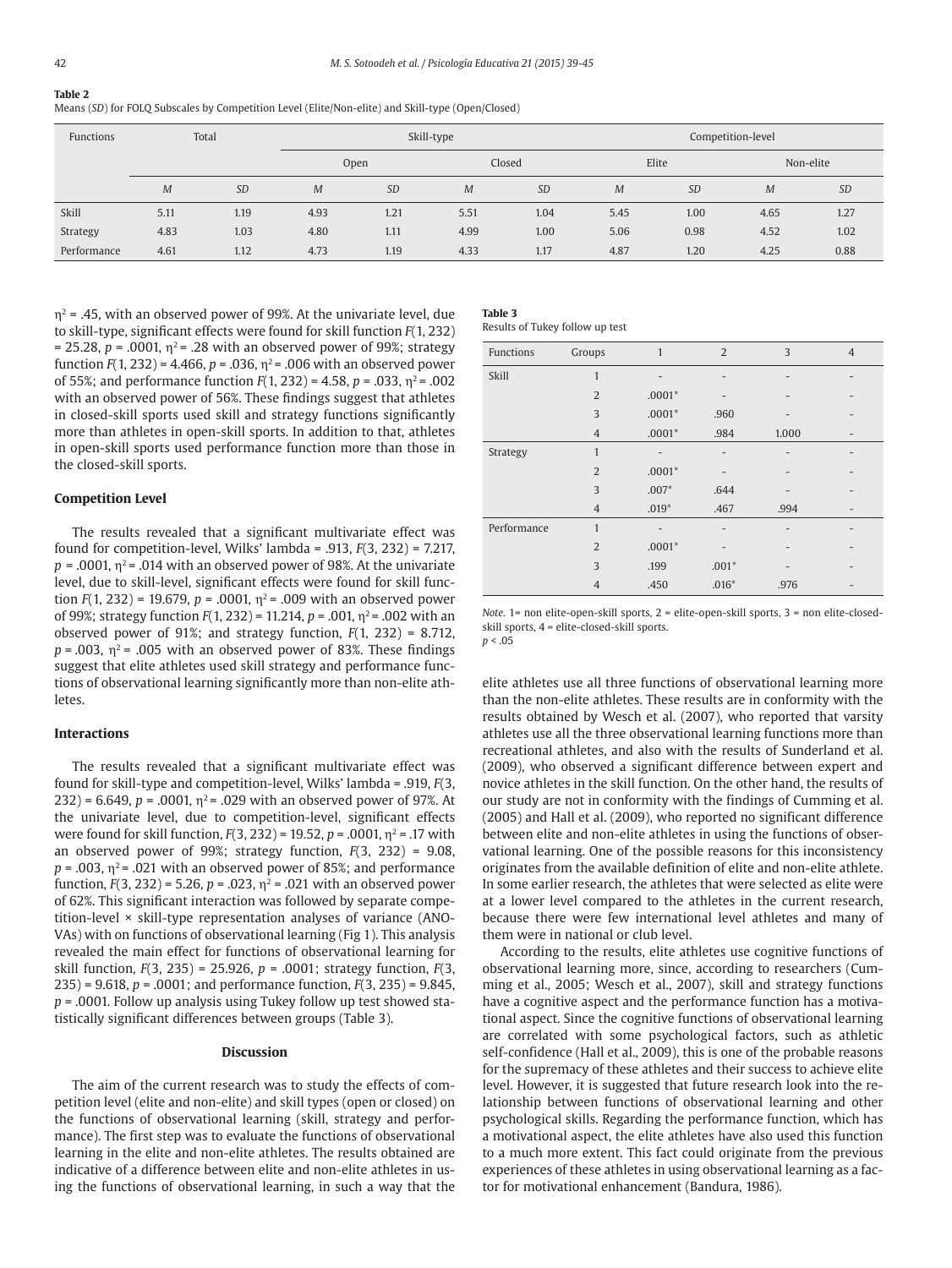

**Fig 1.** Interaction Effect of Groups on the Functions of Observational Learning

In the second step, the researcher attempts to investigate the effect of skill type (open or closed) on the functions of observational learning (skill, strategy, and performance) in athletes. The results illustrate that athletes in closed skills use the skill and strategy functions more than the athletes in open skills do. However, athletes in open skills use performance function more. Since in the closed skills (Poomsae, gymnastics, etc.) the performance accuracy and movement beauties are very important, these athletes use the skill function more than the athletes in open skills. Additionally, in the closed skills, such as the desired skills in this research, due to the predictability of the environment, the athletes use the predetermined strategies. As an example, the forms that are performed in Poomsae have consistent order and principles, which are considered strategy. On the other hand, in the open skills that the opponent's actions could not predict, the chance of using the predetermined strategies is diminished. Based on the inverse U theory, for any kind of sport activity, a proper level of motivation is needed (Orlick, 2007; Poulton, 1957; Weinberg & Hunt, 1976; Wesch et al., 2007). Activities that need more accuracy and precision (such as Poomsae) also need a lower level of motivation, while interactive and competitive sports (such as Kiu-rogi) need a higher level of motivation. This fact could be the reason for more frequent usage of performance function by the athletes in the Kiu-rogi field, because the performance function has a motivational function. Nevertheless, once other variables, such as the skill types (fine or gross, interactive or non-interactive), are considered, one could surely state that the athletes in open skills use performance function more, since most of the closed skills are individual and fine but the open skills might be interactive and gross (Hall, Singer, Hausenblas, & Janelle, 2001).

In another part of the research, the interactive effect of two variables of skill type and competition level was investigated and according to the obtained results, this hypothesis was confirmed. Based on the results of factorial analysis of variance, one could conclude that most of the differences were between the athletes of Kiu-rogi (open skill), in such a manner that non-elite athletes of this field have a notable difference with other groups. These results are inconsistent with the findings of Wesch et al. (2007), since they observed no significant interactive effect. One of the possible reasons for this difference is related to how the research samples are determined, since in the research done by Wesch et al. (2007), 14 team sports and 14 individual sports have been studied, whereas the present study investigates this interaction in two fields (Poomsae and Kiu-rogi). As observed in previous studies, there are many differences between various sport fields in using the psychological skills (such as imagery and observational learning in the current study) and they recommended that, in order to achieve more reliable results, the amplitude of studied sport fields be reduced (Arvinen-Barrow et al., 2007).

This interaction indicates the fact that even the difference between elite and non-elite levels, which was seen in this research, was in the open skill group and elite and non-elite athletes of closed skill showed no significant difference in the functions of observational learning. The most possible reason for this phenomenon is the previous experience of the Poomsae athletes. After obtaining these results, researchers have investigated the effective factors on these results and came to the conclusion that these athletes had a previous background of Kiu-rogi field, in a way that some of these athletes have chosen Poomsae field after achieving no success in the Kiu-rogi field. Therefore, based on one of the learning principles, called transfer (Schmidt & D.Lee, 2011; Weinberg, 2010), they attempted to learn the new field's skills and have encountered a negative transfer (Maslovat, Hodges, Krigolson, & Handy, 2010), causing a higher amount of skill function usage as compared to the Kiu-rogi field in order to change the old movement style to new forms. This phenomenon is seen less regarding the strategy function, since the extent of strategy used in Kiu-rogi field is lower than that of Poomsae and, in fact, the negative transfer has not occurred. However, the need to learn these strategies in these athletes makes Poomsae athletes attempt to learn this function more than Kiu-rogi athletes. In the performance function, since Poomsae athletes need less motivation, they use performance function much less than the Kiu-rogi athletes.

# **Conclusion**

According to the results obtained in the current study, it could be concluded that both variables of skill types and competition level show a significant effect on the functions of observational learning in athletes. However, the effect of competition level in the open skills was greater than that of the closed skills. These results focus on the fact that one should consider the special exercise methods for each skill. It is also recommended that sport coaches teach skill and strategy functions to their athletes using different methods of observational learning. Moreover, considering the fact that observational learning contributes to the creation of motivation in athletes, this method has been recommended in order to enhance their motivation for participating in exercises and to maintain their motivation during game time.

# **Resumen ampliado**

Aprender una destreza de movimiento a menudo consta de información transferida de profesores a alumnos, uno de cuyos métodos más corrientes se da a través de la observación (Bandura, 1986; Mc-Cullagh y Meyer, 1997). Dicho de otro modo, el aprendizaje por observación es un proceso mediante el cual los observadores fijan el movimiento como resultado de un movimiento observado (McCullagh y Davis, 2001). Uno de los aspectos del aprendizaje observacional que normalmente se pasa por alto es el papel que juega la tarea o movimiento a aprender. Según Gentile (2000), lo que ocurre durante el proceso de aprendizaje depende en gran medida de la tarea. McCullagh y Davis (2001) sugieren que se utilice el sistema de categorización de tareas de movimiento, que pueden influir en el proceso de aprendizaje. Se han definido diversas categorías relativas a las destrezas y tareas de movimiento, cuyas formas más simples abarcan la categorización en función del requisito de movimiento de la tarea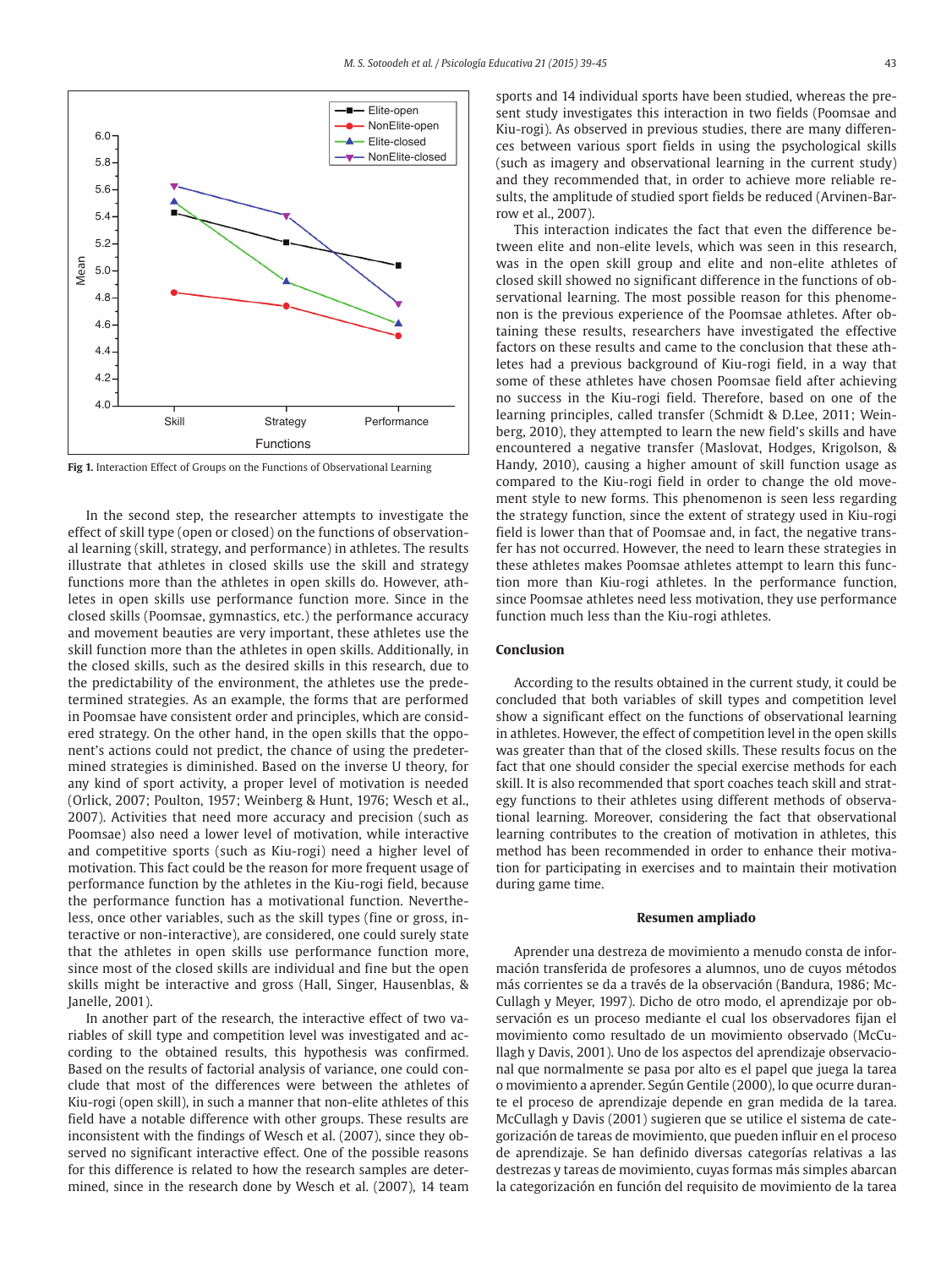(discreta, continua y en serie) y de los rasgos perceptivos de la tarea (abierta o cerrada) (Schmidt y Lee, 2011).

Cumming, Clark, Ste-Marie, McCullagh y Hall (2005) han mostrado un nuevo enfoque relativo al aprendizaje por observación. Según ellos, actualmente debería abordarse el aprendizaje por observación desde el punto de vista de sus funciones. A tal objeto diseñaron el cuestionario de funciones del aprendizaje por observación (FOLQ) que evalúa tres funciones de dicho aprendizaje en atletas: destreza, estrategia y ejecución. La primera destaca cómo adquieren los atletas el patrón de ejecución de las destrezas motrices por medio de observación (p. ej., aprender a ejecutar un tiro libre en baloncesto). La función de estrategia alude a cómo observan y aprenden los atletas a desarrollar estrategias de juego y hábitos motores (por ejemplo conseguir asimilar rutinas del poomsae). La función de ejecución revela cómo aprenden los atletas a alcanzar una activación óptima y estados mentales por medio de la observación (por ejemplo, aprender a centrar la atención en la zona que cubre el bateador en béisbol). Las funciones de destreza y estrategia son de tipo cognitivo y la de ejecución es motivadora (Cumming et al., 2005). Diversos investigadores han utilizado el FOLQ para analizar el uso del aprendizaje general de los atletas por observación, así como las diferencias en función del sexo, tipo de deporte y nivel competitivo (Cumming et al., 2005; Hall et al., 2009; Law y Hall, 2009; Law, 2008; Sunderland, 2008; Wesch, Law y Hall, 2007). Resumiendo, dado que pocos estudios han mostrado los efectos del nivel de competición en las funciones del aprendizaje observacional, este estudio pretende ampliar la literatura científica observacional actual referida a la diferencia al utilizar funciones de aprendizaje por observación entre atletas de élite y aquellos que no lo son en atletas de destrezas abiertas y cerradas. Ningún estudio ha comparado directamente la utilización del aprendizaje observacional de atletas en destrezas abiertas y cerradas. Mediante la utilización del FOLQ, este estudio trata de comparar directamente la utilización de las tres funciones del aprendizaje observacional en atletas de destrezas abiertas y cerradas. Por último, a la vista de que en condiciones reales por lo general se da una combinación de nivel competitivo y tipos de destreza, en un tercer paso este estudio investiga los efectos interactivos del nivel de competición y de los tipos de destreza en las funciones del aprendizaje por observación. Se planteó la hipótesis de que los atletas de destrezas abiertas y cerradas utilizarían en diverso grado las funciones del aprendizaje por observación. Los estudios publicados indican que los atletas de élite y los que son eficaces utilizan más el aprendizaje observacional que los atletas que no son de élite ni que aquellos que no son eficaces (Law y Hall, 2009; Sunderland, 2008; Wesch et al., 2007). De este modo, los investigadores han predicho que los atletas de élite utilizarían el aprendizaje observacional significativamente más que los que no lo son y que, según los estudios previos, el efecto interactivo del nivel de destreza y los tipos de destreza no es significativo.

#### **Método**

Se seleccionó aleatoriamente a 247 atletas de taekwondo entre los asistentes al campamento de verano Galeb (Serbia) en 2010, atletas que participaban en las competiciones para la selección nacional, y los atletas actuales de la primera división de taekwondo de Irán, en un rango de edad de 13 a 61 años (25.6 ± 10.89). Se les aplicó el FOLQ (Cumming et al., 2005). Los investigadores, o sus ayudantes, se acercaron a ellos en diversos clubs de taekwondo o en otros lugares (campamento de entrenamiento nacional en Irán y campamento Galeb en Serbia) familiares para los participantes (por ejemplo, en el trabajo, en el barrio, etc.), les explicaron el estudio y les entregaron una carta con información y el conjunto del cuestionario. Aquellos que estuvieron de acuerdo en participar en el estudio cumplimentaron el cuestionario y se lo enviaron directamente al investigador. La cumplimentación duró unos 10 minutos.

#### **Resultados y discusión**

Los resultados muestran que hay diferencias entre los atletas de élite y los que no lo son en el uso de las funciones de aprendizaje observacional, de modo tal que los primeros utilizan las tres funciones en mayor medida que los segundos (*p* < .0001). Dichos resultados corroboran los de estudios previos (Cumming et al., 2005; Hall et al., 2009; Wesch et al., 2007). Uno de los posibles motivos de esta incoherencia reside en la definición de atleta de élite y atleta que no lo es. En algunas investigaciones anteriores, los atletas elegidos como de élite estaban en un nivel inferior que los atletas de la presente investigación debido a que había pocos atletas de nivel internacional y muchos de ellos eran de nivel nacional y de club. Los atletas de élite utilizan funciones cognitivas de aprendizaje observacional en mayor medida dado que, de acuerdo a los investigadores (Cumming et al., 2005; Wesch et al., 2007), las funciones de destreza y estrategia tienen un carácter cognitivo, mientras que la función de ejecución lo tiene motivacional. Dado que las funciones cognitivas del aprendizaje por observación correlacionan con algunos factores psicológicos, como la autoconfianza atlética (Hall et al., 2007), se trata de uno de los posibles motivos de la supremacía de estos atletas y de su éxito para lograr el nivel de élite. Los resultados de este estudio también mostraron que los atletas de destrezas cerradas utilizan las funciones de destreza y estrategia en mayor medida que los atletas de destrezas abiertas. No obstante, estos últimos utilizan más la función de ejecución. Dado que en las destrezas cerradas (poomsae, gimnasia, etc.) son muy importantes la precisión en la ejecución y la belleza en los movimientos, dichos atletas utilizan más la función de destreza que los atletas de destrezas abiertas. Además en las destrezas cerradas, como las destrezas buscadas en esta investigación, debido a la predictibilidad del contexto, los atletas utilizan las estrategias predeterminadas. Como ejemplo, las formas ejecutadas en poomsae tienen un orden y unos principios congruentes, que se consideran estrategia. Por otro lado, en las destrezas abiertas en las que no pueden predecirse la acción del oponente, disminuye la probabilidad de utilizar las estrategias predeterminadas. Sirviéndose de la teoría U, para cualquier tipo de actividad deportiva se necesita un nivel adecuado de motivación (Orlick, 2007; Poulton, 1957; Weinberg y Hunt, 1976; Wesch et al., 2007). Las actividades que exigen mayor exactitud y precisión (como el poomsae) requieren un menor nivel de motivación, mientras que los deportes interactivos y competitivos (como el kiu-rogi) necesitan un mayor nivel de motivación. Se investigó el efecto interactivo de dos variables tipo de destreza y nivel de competición, confirmándose la hipótesis de acuerdo a los resultados obtenidos. Partiendo de los resultados del análisis de varianza podría concluirse que la mayoría de las diferencias se daban entre los atletas de kiu-rogi (destreza abierta), de tal modo que los atletas no de élite de este campo tienen diferencias notables con otros grupos. Dicha interacción indica el hecho de que incluso la diferencia entre los niveles de élite y no de élite, vistos en esta investigación, se daba en el grupo de destreza y los atletas de destreza cerrada de élite y no de élite no mostraban diferencias significativas en las funciones de aprendizaje observacional. El motivo más probable que explique este fenómeno es la experiencia previa de los atletas de poomsae. Tras obtener estos resultados, los investigadores han indagado en los factores eficaces de los mismos, llegando a la conclusión de que estos atletas tenían un bagaje previo en el campo del kiu-rogi, de modo que algunos de ellos eligieron el campo del poomsae tras no conseguir triunfar en el campo del kiu-rogi. Por consiguiente, de acuerdo a uno de los principios de aprendizaje, llamado transferencia (Schmidt y Lee, 2011; Weinberg, 2010), trataron de aprender las destrezas del nuevo campo, encontrándose con una transferencia negativa (Maslovat, Hodges, Krigolson y Handy, 2010), produciendo un mayor nivel de uso de la función de destreza en comparación con el campo del kiu-rogi para cambiar el estilo de movimiento antiguo a nuevas formas. Se considera que este fenómeno está menos relacionado con la